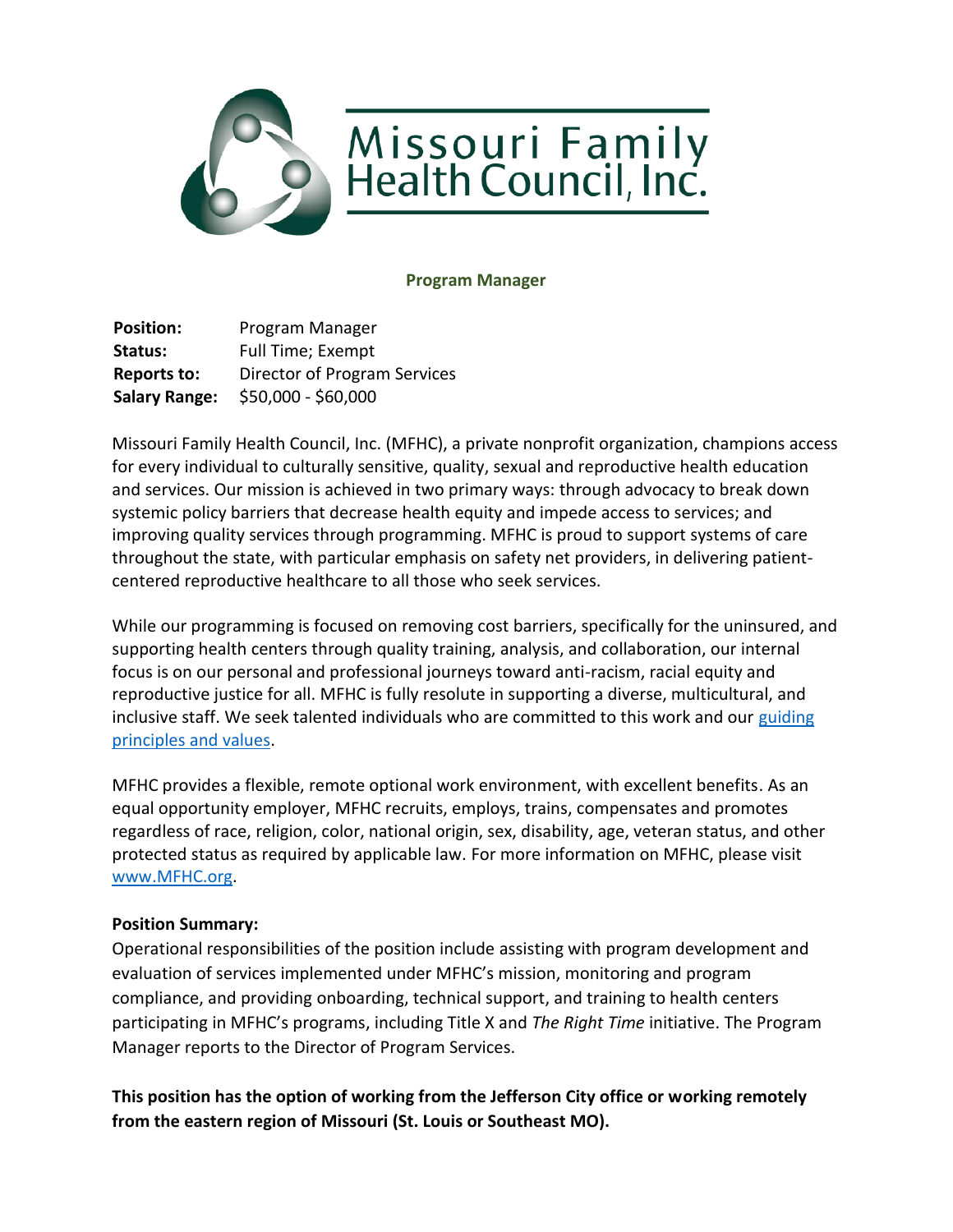## **Responsibilities Include:**

- Conducting training, technical assistance, and serving as a resource to health centers to improve their capacity to deliver high-quality reproductive health services.
- Monitoring of health center's progress towards goals and objectives and collaboratively working with health centers to develop work plans to meet the goals (based on program initiative).
- Facilitating health center assessment and work plans.
- Assisting health centers in reaching program compliance (based on program initiative).
- Ongoing monitoring and support of participating health centers, including conducting quarterly calls to review data and action plans.
- Assisting the program team with data quality to improve reporting by health centers.
- Gathering statistical and program information from health centers.
- Utilizing evidence-based, decision-making to improve health center performance and outcomes.
- Assisting in the development and revision of evaluation tools, monitoring procedures, and MFHC program and clinical policy manual.
- Engaging diverse stakeholders to support the goals of MFHC's programs.
- Maintain expertise on current family planning service delivery and practice standards.
- Assisting program team with annual conference and other MFHC events.
- Assisting with grant writing and reporting.
- Other duties as assigned.

# **Qualifications include:**

- Passion for MFHC's mission and a willingness and desire to join the personal and professional journey toward anti-racism, racial equity and reproductive justice for all.
- Bachelor's degree in a related field (Nursing, Public Health, Public Administration, Healthcare Management of Administration, Social Work, etc.).
- Experience in reproductive health and contraceptive counseling and care a plus.
- Experience in healthcare organizations or settings. Clinical experience a plus.
- Experience in data analysis and program evaluation.
- Strong knowledge of best practices for quality reproductive health services.
- Experience in developing and delivering trainings and other technical assistance.
- Customer-service minded with the ability to develop rapport quickly internally and externally.
- Ability to work with diverse health center personnel and programs in a helpful, yet firm, manner.
- Must possess strong communication skills and be able to effectively communicate through verbal and written form. The following personal attributes are necessary to this position: attention to detail, strong documentation skills & sensitivity to reproductive health issues.
- Must have a valid driver's license and the ability to travel throughout Missouri for onboarding, trainings, technical support, monitoring, and other meetings. This position has the option of working from the Jefferson City office or working remotely from the eastern region of Missouri (St. Louis or Southeast MO).